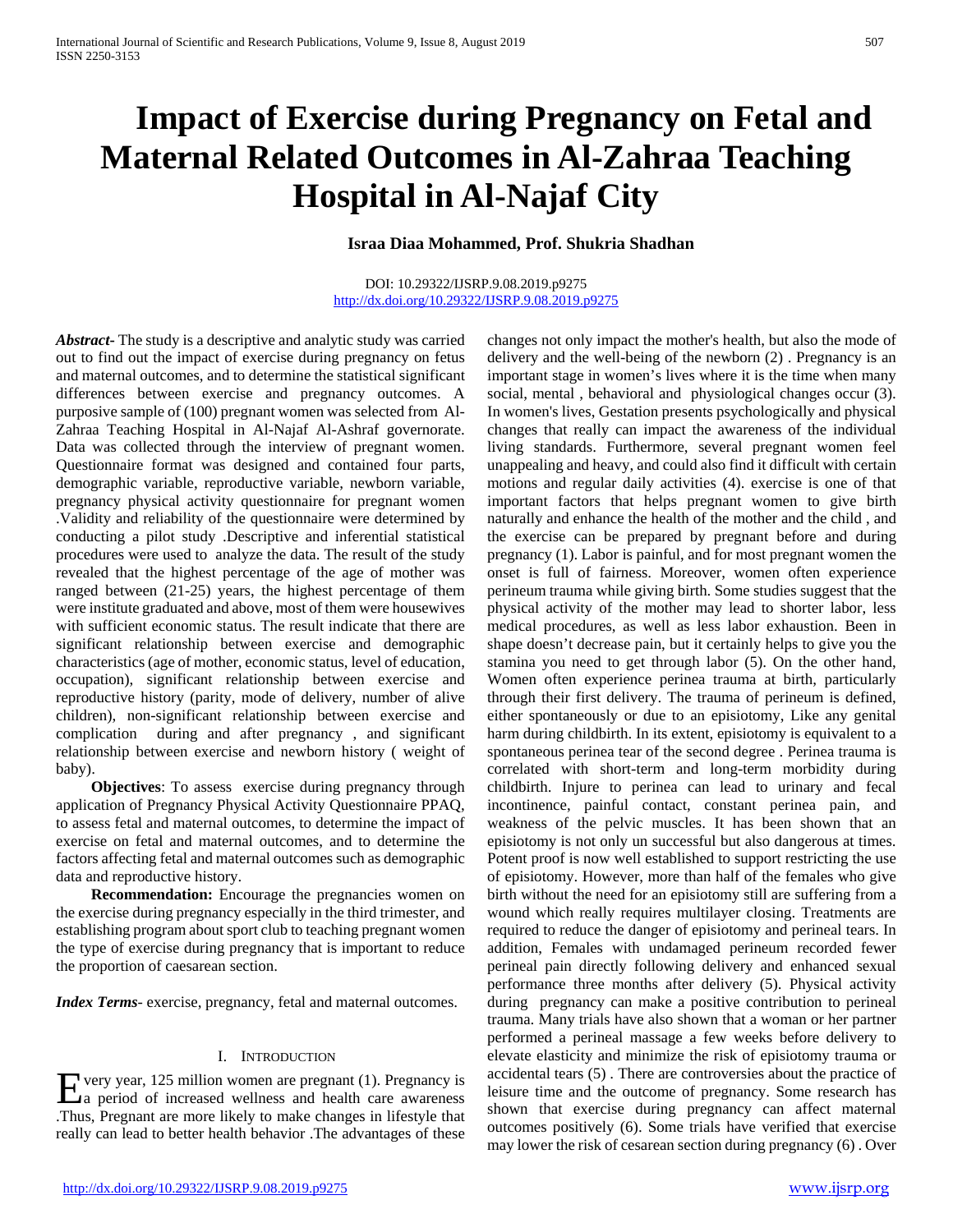the previous two decades, there has been growing interest in the potentially positive impacts of regular exercise during childbirth for both mom and children **(7)**. Many writers have noted that exercises can encourage those advantages in reproductive results, such as reduced cesarean sections, reduced gestational diabetes mellitus incidence, and reduced gestational weight gain. Furthermore, fetal advantages include reduced fat mass, increased tolerance of stress and sophisticated neurocognitive development (7). Most women think that when they spend their free time lying down and not Having any habits or physical activity that will positively affect the results of their pregnancy , this issue has stirred up controversy , researchers have conducted studies proving that exercise may positively affect pregnancy outcomes (8). newly many research had suggested to doing daily physical activity during pregnancy, the researchers detect that the exercise has positive effect on the pregnancy outcome especially mild to moderate types during their final month of pregnancy and advice the pregnant women to doing it without any harmful effect (9) . it is still recommended by guidelines for the pregnant women to do some physical activity for 150 min / week . in spite of these recommendations, it is estimated that less than 15% of pregnant women are eager to do that (10).

#### II. METHODOLOGY

**Design of the study:** A cross-sectional retrospective study design was conducted to achieve objectives stated before. During the period from 1<sup>th</sup> February 2019 until 25<sup>th</sup> February 2019.

 **Setting of the study**: The study was done in Al-Najaf City/ Al-Najaf Health Directorate/ Al-Zahraa Teaching Hospital.

**Sample of the study:** A non-probability (Accidental Sample) of 100 mothers will include in the study.

 **The Instrument of the Study:** The final form of the instrument of the study consists of four parts:

Part 1: Demographic Data: A socio-demographic data consists of (7) items, which they are age, residence area, occupation, economic status, level of education, body mass index and smoking.

Part 2: Reproductive history: A reproductive history consists of (11) items, which they are age of marriage, infertility period, gravidity, parity, abortion, mode of current delivery, if cesarean section what indication of it, obstructed labor, prolong labor, number of alive children, complication of current pregnancy, chronic diseases during current pregnancy, complication after pregnancy.

 **Part 3: Clinical data about the current neonate:** It is consisting of (4) items, which they are if the baby alive or dead, birth weight, gestational age, APGAR score.

 **Part 4: Exercise questionnaire (pregnancy physical activity questionnaire):**They were (31) question that are used to assess pregnancy physical activity at three domains (at home, going place and exercise for fun or for exercise, at work).

#### III. STUDY RESULTS:

| <b>Demographic Data</b>    | <b>Rating and Intervals</b>          | <b>Frequency / Percentage</b> |
|----------------------------|--------------------------------------|-------------------------------|
|                            | $\leq$ 20                            | 20                            |
|                            | $21 - 25$                            | 30                            |
|                            | $26 - 30$                            | 26                            |
| Age / years                | $31 - 35$                            | 17                            |
|                            | 36 and more                          | 7                             |
|                            | <b>Total</b>                         | 100                           |
|                            | <b>Urban</b>                         | 80                            |
| <b>Residence area</b>      | <b>Rural</b>                         | 20                            |
|                            | <b>Total</b>                         | 100                           |
|                            | <b>Housewife</b>                     | 68                            |
|                            | <b>Employee</b>                      | 21                            |
| Occupation                 | <b>Student</b>                       | 11                            |
|                            | <b>Total</b>                         | 100                           |
|                            | <b>Sufficient</b>                    | 87                            |
| <b>Economic status</b>     | <b>Sufficient to some extent</b>     | 11                            |
|                            | <b>Insufficient</b>                  | $\mathbf{2}$                  |
|                            | <b>Total</b>                         | 100                           |
| <b>Levels of education</b> | Doesn't read and write               | 8                             |
|                            | <b>Read and write</b>                | 16                            |
|                            | Primary school graduated             | 20                            |
|                            | <b>Secondary school graduated</b>    | 22                            |
|                            | <b>Institute graduated and above</b> | 34                            |

## **Table (1) Distribution of study Sample according to Demographic Data**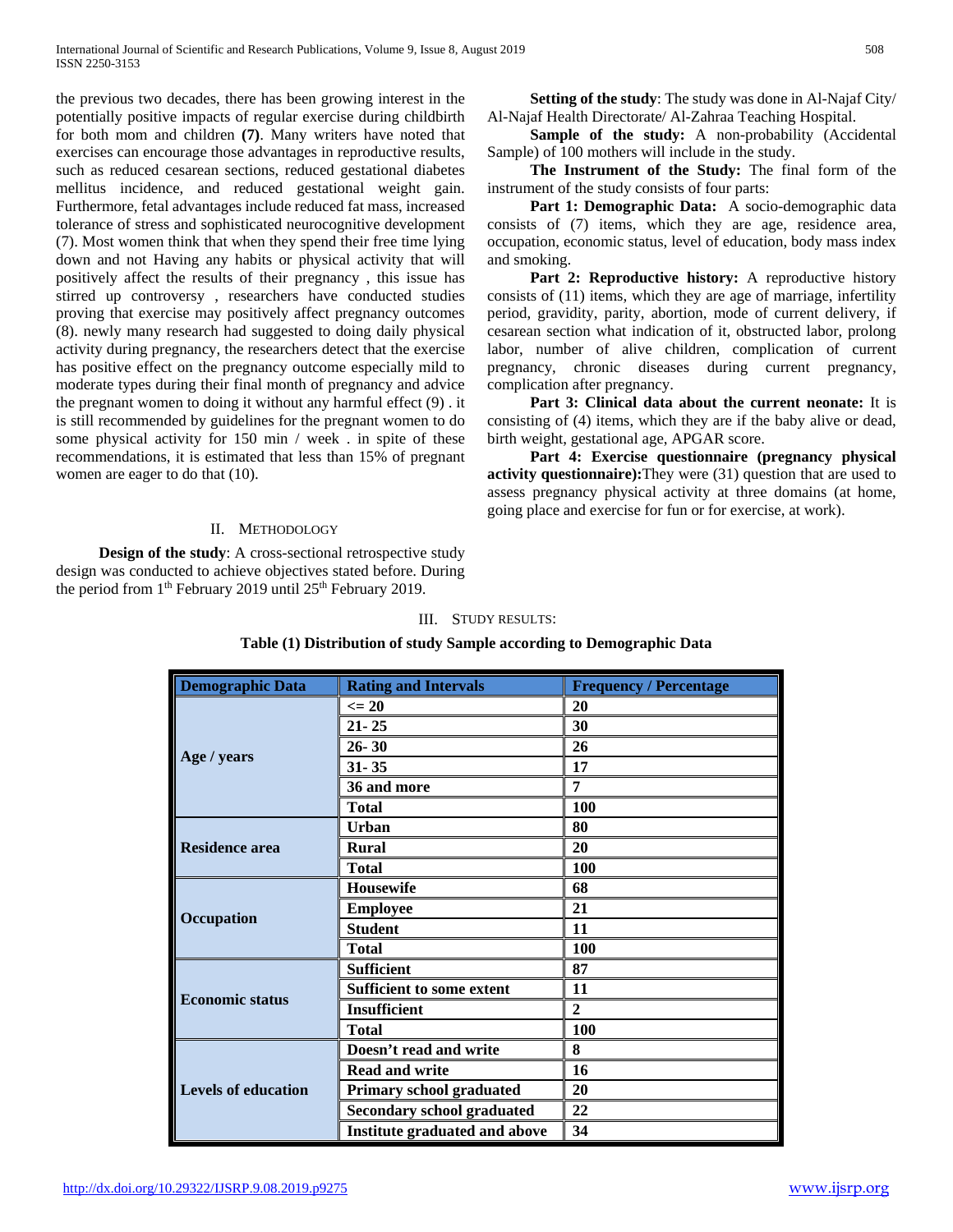|                | <b>Total</b>   | 100 |
|----------------|----------------|-----|
| <b>BMI</b>     | Underweight    |     |
|                | <b>Normal</b>  | 63  |
|                | Overweight     | 35  |
|                | <b>Total</b>   | 100 |
| <b>Smoking</b> | <b>Active</b>  | 17  |
|                | <b>Passive</b> | 46  |
|                | Un exposed     | 37  |
|                | <b>Total</b>   | 100 |

Table(1) clarifies the demographic data of a total of (100) pregnant who enrolled in the study the high percentage of women at age group between (21-25) (30%), majority of them (80%) live in urban residential area, housewife (68%), socio-economically are sufficient (87%), Institute graduated and above (34%), normal BMI (63%) , and (46%) of study sample about smoking are passive .

**Table (2) ) Distribution of study Sample according to Reproductive History**

| <b>Reproductive history</b>                     | <b>Rating and Intervals</b> | <b>Frequency / Percentage</b> |
|-------------------------------------------------|-----------------------------|-------------------------------|
| of marriage<br>Age<br>$\prime$ 1                | $\leq 15$                   | 8                             |
|                                                 | $16 - 18$                   | 24                            |
|                                                 | $19 - 21$                   | 40                            |
| years                                           | $22 - 24$                   | 23                            |
|                                                 | $25+$                       | 5                             |
|                                                 | <b>Total</b>                | 100                           |
|                                                 | <b>None</b>                 | 86                            |
|                                                 | Primary                     | 9                             |
| <b>Type of Infertility</b>                      | Secondary                   | 5                             |
|                                                 | <b>Total</b>                | 100                           |
|                                                 | $\leq$ = 3                  | 73                            |
|                                                 | $4 - 6$                     | 24                            |
| <b>Gravidity</b>                                | $7+$                        | $\overline{\mathbf{3}}$       |
|                                                 | <b>Total</b>                | 100                           |
|                                                 | $\leq$ 3                    | 84                            |
|                                                 | $4 - 6$                     | 14                            |
| <b>Parity</b>                                   | $7+$                        | $\overline{2}$                |
|                                                 | <b>Total</b>                | 100                           |
|                                                 | <b>None</b>                 | 75                            |
| <b>Number of Abortion</b>                       | $1 - 2$                     | 25                            |
|                                                 | <b>Total</b>                | 100                           |
|                                                 | <b>Normal delivery</b>      | 74                            |
| <b>Mode of delivery</b>                         | <b>Caesarean section</b>    | 26                            |
|                                                 | <b>Total</b>                | 100                           |
|                                                 | <b>Emergency</b>            | 15                            |
| <b>Type</b><br>of<br><b>Cesarean</b><br>section | <b>Elective</b>             | 11                            |
|                                                 | <b>Total</b>                | 100                           |
|                                                 | $\bf No$                    | 83                            |
| <b>Obstetric labor</b>                          | Yes                         | 17                            |
|                                                 | <b>Total</b>                | 100                           |
|                                                 | N <sub>0</sub>              | 85                            |
| <b>Prolonged labor</b>                          | Yes                         | 15                            |
|                                                 | <b>Total</b>                | 100                           |
| <b>Number</b><br>of<br>live<br>a                | $1-3$                       | 84                            |
| children                                        | $4 - 6$                     | 14                            |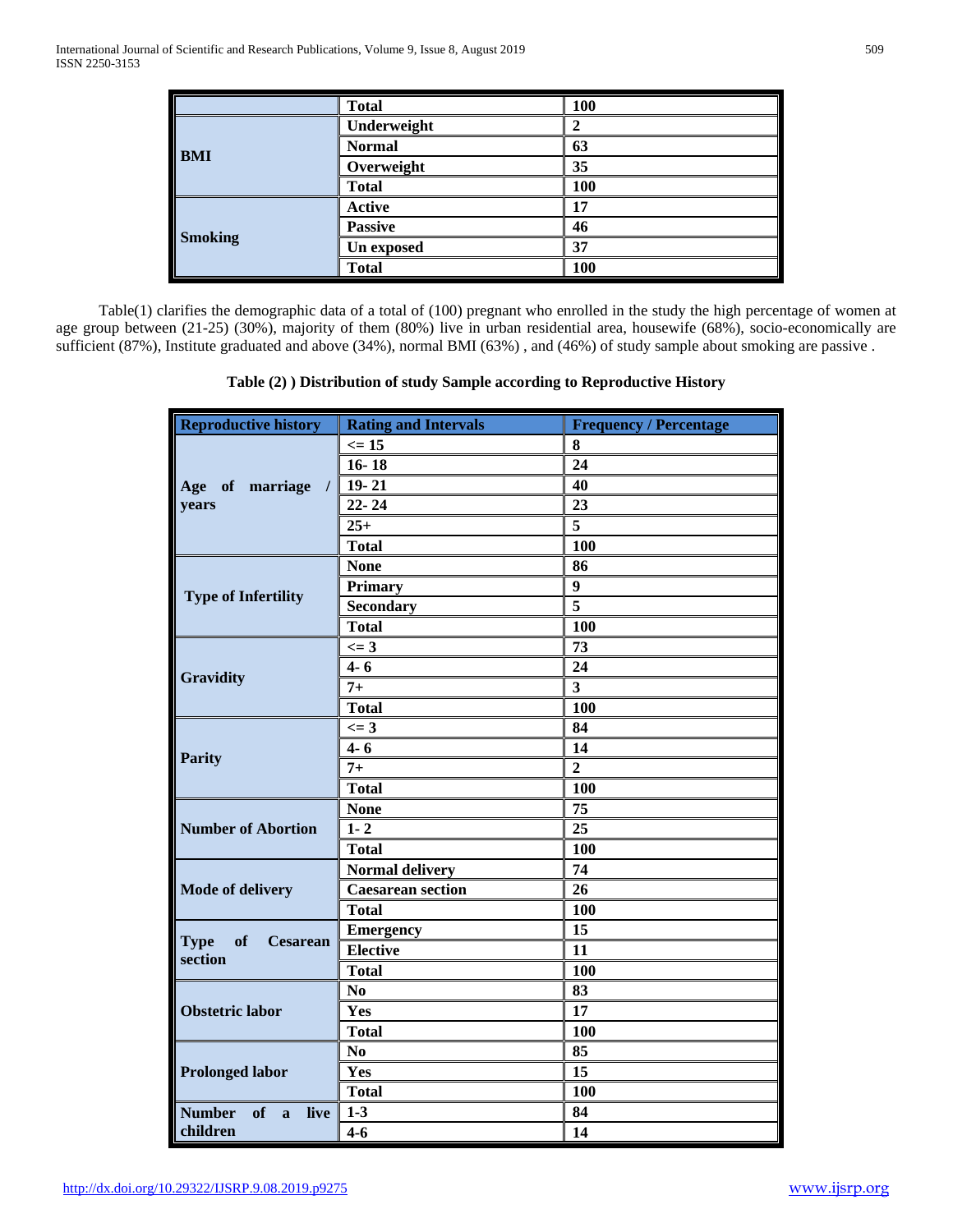| --<br>`otal | <b>100</b> |
|-------------|------------|
|             |            |

table (2) shows that the reproductive history of (100) pregnant who enrolled in this study. In related to the age at marriage the high percentage of pregnant women between (19-21) years old where (40%) , the majority of pregnant are (86%) for none Infertility period , (73%) of gravidity are ( less than or within 3 ) , (84%) of parity are ( less than or within 3 ) , (57%) with no abortion, (74%) with normal delivery, (15%) of Cesarean section causes are emergency , (83%) are no Obstetric labor , (85 %) are no Prolonged labor and (84%) of study sample are having (1-3) children.

**Table (3) ) Distribution of study Sample according to Complications and Chronic Diseases**

| <b>Complications and</b><br>chronic diseases | <b>Rating</b>                                               | <b>Frequency</b><br>Percentage |
|----------------------------------------------|-------------------------------------------------------------|--------------------------------|
|                                              | <b>None</b>                                                 | 60                             |
|                                              | Anemia                                                      | 7                              |
|                                              | Anemia + Oligohydrominious                                  | $\overline{2}$                 |
|                                              | Anemia + Oligohydrominious + Cervical<br>incompetency       | $\mathbf{1}$                   |
|                                              | <b>Anemia + Cervical incompetency</b>                       | 3                              |
|                                              | Anemia + Antepartum hemorrhage                              | 1                              |
|                                              | Anemia +HT+GDM                                              | 1                              |
|                                              | $Anemia + GDM$                                              | $\overline{2}$                 |
| <b>Complications</b><br>of                   | Oligohydrominious                                           | 1                              |
| current pregnancy                            | Oligohydrominious<br><b>Cervical</b><br>$+$<br>incompetency | 1                              |
|                                              | <b>Cervical incompetency</b>                                | 10                             |
|                                              | Cervical incompetency + HT                                  | $\overline{2}$                 |
|                                              | Cervical incompetency + GDM                                 | $\overline{2}$                 |
|                                              | Antepartum hemorrhage                                       | 5                              |
|                                              | <b>Pregnancy induced hypertension</b>                       | 1                              |
|                                              | $HT + GDM$                                                  | 1                              |
|                                              | <b>Total</b>                                                | 100                            |
|                                              | <b>None</b>                                                 | 96                             |
| <b>Chronic</b><br>diseases                   | <b>Chronic hyper tension</b>                                | 1                              |
| during pregnancy                             | DM                                                          | 3                              |
|                                              | <b>Total</b>                                                | 100                            |
|                                              | <b>None</b>                                                 | 75                             |
|                                              | <b>Bleeding</b>                                             | 17                             |
| <b>Complications</b><br>after delivery       | Bleeding + Pre-eclampsia / eclampsia                        | 6                              |
|                                              | Pre-eclampsia / eclampsia                                   | $\overline{2}$                 |
|                                              | <b>Total</b>                                                | 100                            |

Table (3) show the majority of study subject of complication of current pregnancy are (60%) none , (96 %) not having any chronic disease during pregnancy ,and (75%) not having any Complications after delivery.

## **Table (4) ) Distribution of study Sample according to Neonate Clinical Data**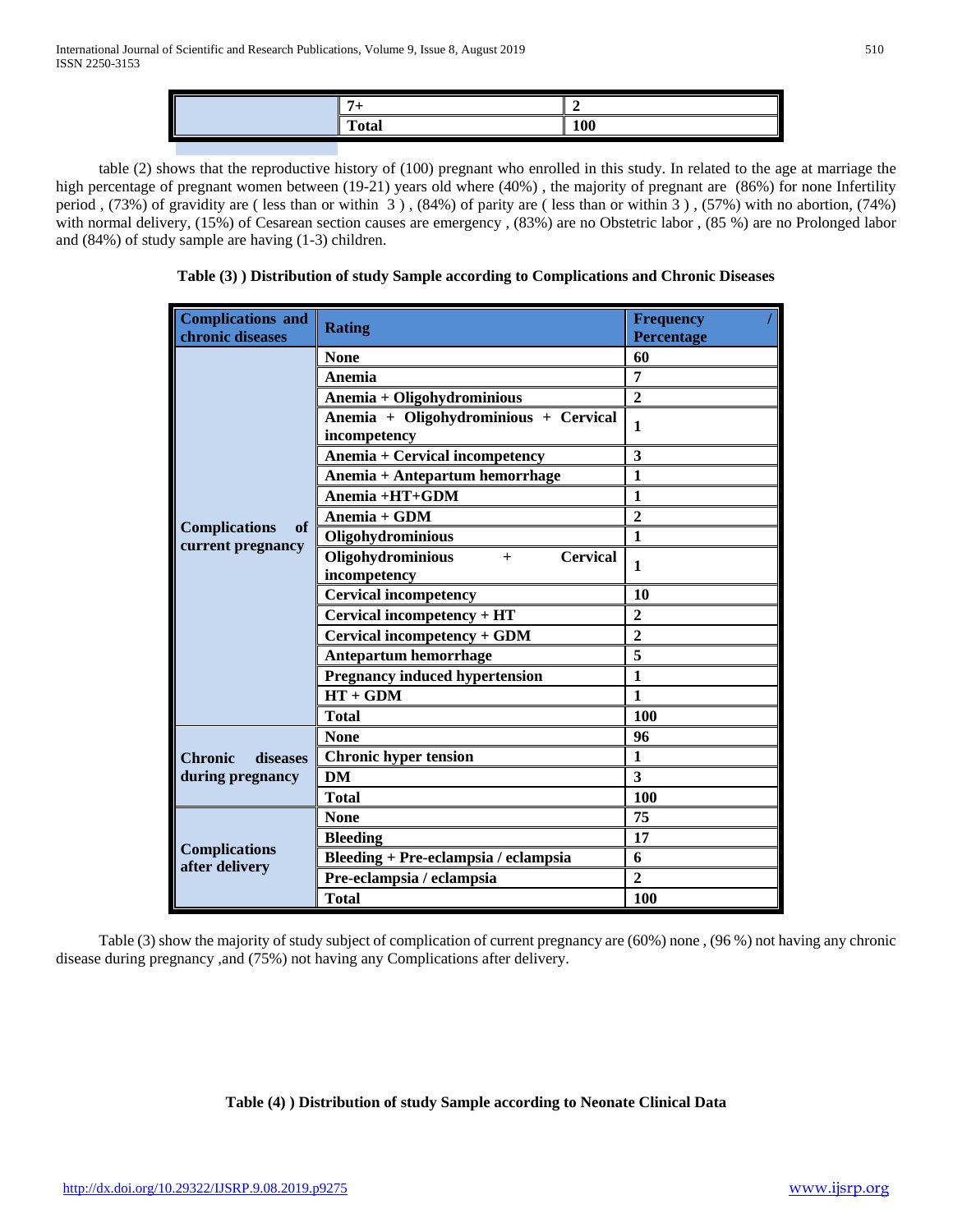| <b>Clinical data</b>               | <b>Rating and Intervals</b> | <b>Frequency / Percentage</b> |
|------------------------------------|-----------------------------|-------------------------------|
| <b>Baby conditions</b>             | A live                      | 100                           |
|                                    | <b>Dead</b>                 | 0.0                           |
|                                    | $\leq$ 3                    | 34                            |
| Baby weight / kg                   | $3.01+$                     | 66                            |
|                                    | <b>Total</b>                | <b>100</b>                    |
|                                    | $\leq 31$                   | 5                             |
| <b>Gestational</b><br>age<br>weeks | $32 - 34$                   | 3                             |
|                                    | $35 - 37$                   | 20                            |
|                                    | $38 - 40$                   | 61                            |
|                                    | $41+$                       | 11                            |
|                                    | <b>Total</b>                | 100                           |
|                                    | Low                         | 0.0                           |
| <b>Apgar score</b>                 | <b>Moderate</b>             | 20                            |
|                                    | <b>High</b>                 | 80                            |
|                                    | <b>Total</b>                | <b>100</b>                    |

Table (4) clarifies the neonatal clinical data , where most of them (100%) of baby condition are live, the majority of neonate are (66%) for baby weight are (3.01 and above ) kg, (61%) of gestational age are within ( 38-40) weeks, and (80%) are high level of apgar score .

## **Table (5) assessment of exercises**

| Main domain         | <b>Levels of exercises</b><br><b>Frequencies / percentages</b> |                       |
|---------------------|----------------------------------------------------------------|-----------------------|
|                     | <b>Mild Exercise</b>                                           | 51                    |
|                     | <b>Moderate Exercise</b>                                       | 30                    |
| At home             | <b>Hard exercise</b>                                           | 19                    |
|                     | <b>Total</b>                                                   | 100                   |
|                     | <b>Mild Exercise</b>                                           | <b>100</b>            |
|                     | <b>Moderate Exercise</b>                                       | 0.0                   |
| <b>Going Places</b> | <b>Hard exercise</b>                                           | 0.0                   |
|                     | <b>Total</b>                                                   | <b>100</b>            |
|                     | <b>Mild Exercise</b>                                           | 97                    |
| <b>At Work</b>      | <b>Moderate Exercise</b>                                       | $\mathcal{D}_{\cdot}$ |
|                     | <b>Hard exercise</b>                                           |                       |
|                     | Total                                                          | 100                   |

table (5) summarizes that the assessment of each domain in the exercise scale for the pregnancy every domain assessed as mild exercise.

## **Table (6) overall assessment of exercises**

| <b>Main domain</b>                         | <b>Levels of exercises</b> | <b>Frequencies</b> / percentages |
|--------------------------------------------|----------------------------|----------------------------------|
|                                            | <b>Mild Exercise</b>       | 93                               |
| Overall assessment of    Moderate Exercise |                            |                                  |
| <b>pregnancy exercises</b>                 | <b>Hard exercise</b>       |                                  |
|                                            | Total                      | <b>100</b>                       |

Table (6) shows that the overall assessment of exercise for pregnant women is mild with the percentage (93%).

**Table (7) relationship between the overall assessment of exercises and the mothers' demographic data**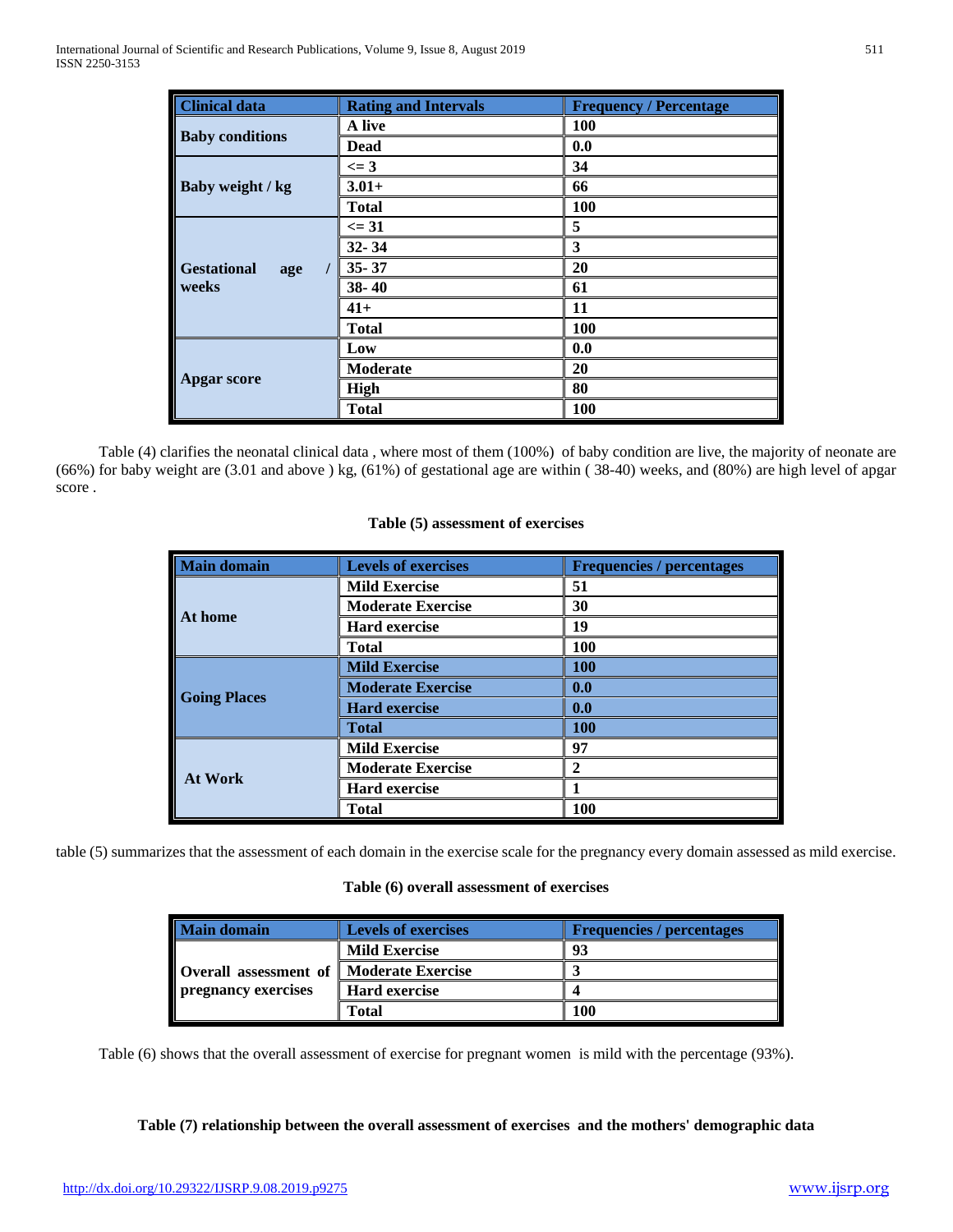| Demographic data           | <b>Chi-square Value</b> | d.f.             | p-value           |
|----------------------------|-------------------------|------------------|-------------------|
| Age / Years                | 22.038                  | 8                | .005<br><b>HS</b> |
| <b>Residence Area</b>      | 5.108                   | $\mathbf{2}$     | .078<br><b>NS</b> |
| Occupation                 | 12.814                  | 6                | .046<br>S         |
| <b>Economic Status</b>     | 18.095                  | 4                | .001<br><b>HS</b> |
| <b>Levels Of Education</b> | 18.719                  | 8                | .016<br>S         |
| <b>BMI</b>                 | 5.975                   | $\boldsymbol{4}$ | .201<br><b>NS</b> |
| <b>Smoking</b>             | 6.316                   | $\boldsymbol{4}$ | .177<br><b>NS</b> |

Table (7) presents highly significant relationship between exercise and the age and economic status at p-value less than 0.01, and significant relationship between exercise and level of education and occupation at p-value less than 0.05, On the other hands there is a non-significant relationship with other demographic data.

| <b>Reproductive history</b>      | <b>Chi-square Value</b> | d.f.                    | p-value           |
|----------------------------------|-------------------------|-------------------------|-------------------|
| <b>Age Of Marriage</b>           | 6.837                   | 8                       | .554<br><b>NS</b> |
| <b>Gravidity</b>                 | 9.946                   | $\overline{\mathbf{4}}$ | .041<br>S         |
| <b>Parity</b>                    | 19.710                  | 4                       | .001<br><b>HS</b> |
| <b>Number Of Abortion</b>        | 2.509                   | $\overline{2}$          | .285<br><b>NS</b> |
| <b>Mode Of Delivery</b>          | 7.232                   | $\mathbf{2}$            | .027<br>S         |
| <b>Obstetric Labor</b>           | 1.542                   | $\mathbf{2}$            | .463<br><b>NS</b> |
| <b>Prolonged Labor</b>           | 1.328                   | $\mathbf{2}$            | .515<br><b>NS</b> |
| <b>Number Of A Live Children</b> | 19.710                  | $\boldsymbol{4}$        | .001<br>НS        |

**Table (8) relationship between the overall assessment of exercises and the mothers' reproductive history**

table (8) presents a highly significant relationship between the exercise and the parity, number of a live children at p-value less than 0,01 , and significant relationship between the gravidity, mode of delivery at p-value less than 0.05, On the other hands there is a non-significant relationship with other reproductive data.

## **Table (9) relationship between the overall assessment of exercises and the complications and chronic diseases**

| <b>Complications and chronic diseases</b> | Chi-square<br>Value | d.f. | p-value           |
|-------------------------------------------|---------------------|------|-------------------|
| Complications of the current pregnancy    | 37.027              | 30   | .176<br><b>NS</b> |
| <b>Chronic Diseases</b>                   | .314                |      | .989<br><b>NS</b> |
| <b>Complications after delivery</b>       | 4.226               | h    | .646<br><b>NS</b> |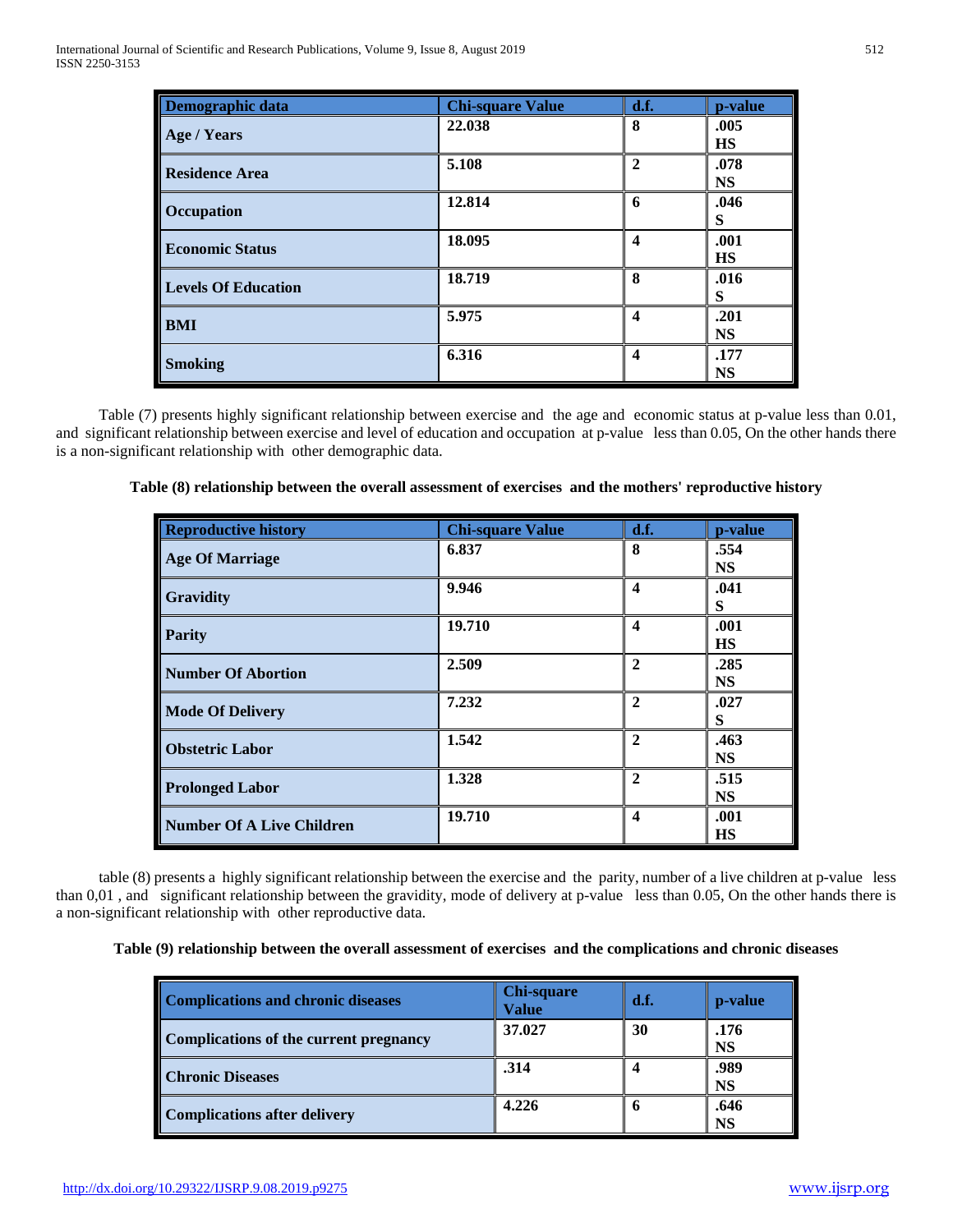Table (9) presents no significant relationship between exercise and the complication and chronic disease during pregnancy.

| <b>Clinical data</b>           | <b>Chi-square Value</b> | d.f. | p-value           |
|--------------------------------|-------------------------|------|-------------------|
| Baby Weight / kg               | 6.158                   |      | .046              |
| <b>Gestational Age / weeks</b> | 6.899                   |      | .548<br><b>NS</b> |
| <b>Apgar Score</b>             | .420                    |      | .811<br><b>NS</b> |

**Table (10) relationship between the overall assessment of exercises and the neonate clinical data**

table (10) presents a significant relationship between exercise and the baby weight at p-value less than 0.05, On the other hands a non-significant relationship with other neonate clinical history.

**Table (11) Correlation between the mothers' exercises and some significant associated variables**

| <b>Overall assessment of exercises</b> | children | Number of a live Gravidity | parity     | <b>Baby</b><br>weight |  |
|----------------------------------------|----------|----------------------------|------------|-----------------------|--|
| <b>Pearson Correlation</b>             | $.369**$ | $325***$                   | $.369**$   | l.094                 |  |
| p-value                                | .000     | .001                       | .000       | 1.353                 |  |
| N                                      | 100      | 100                        | <b>100</b> | <b>100</b>            |  |

Table (11) presents a highly significant correlation between the exercise and the Number of a live children , Gravidity, parity at p-value ( 0.001 ) ,and significant correlation between exercise and baby weight at p-value (0,01).

**Table (12) mean difference (independent sample t-test) of the pregnant exercises and the mode of delivery**

| Mode of delivery     | N  | <b>Mean</b> | Std.<br><b>Deviation</b> | t-value $\parallel$ d.f. |    | <b>p-value</b> |
|----------------------|----|-------------|--------------------------|--------------------------|----|----------------|
| <b>Normal</b>        | 51 | 35.5882     | 9.60245                  |                          | 98 | .213           |
| $\mathbf{\Gamma}$ CS | 49 | 33.3265     | 8.36508                  | 1.254                    |    | <b>NS</b>      |

Table (12) shows that there is a non-significant difference in exercise according to the mode of delivery at p-value more than 0.05. but regarding to the mean difference that study results indicate that the pregnant with normal delivery perform exercise more than those pregnant with CS.

## IV. DISCUSSION:

 **5.1. Demographic data of the pregnant women:** The current study included a total number of (100) pregnant women who participate in this study, their percentage age was 30% with the most age group of the participant were (21-25) years, same result by (11) who did find that ages between (21-25) are the most age group among participants . Furthermore, most percentage 80%of participants were living in an urban area, this result matches with the result of (12) who mentioned that most participant are living in urban residential area. Moreover, most of participant was housewives by 68%. This result comes along with (13) housewives were the major group of the participant. Regarding socio-economic status, high percentage of study sample are with Sufficient socio-economic status by 87%. this result

matches with the result of (14) who stated that the majority of the participants having sufficient socio-economic status.In addition, the levels of education for 34% of the participants was Institute graduated and above.Body mass index for the 63% of the pregnant women is between (20-25) which is considered normal (15). in their study which indicated that the majority of participant are with normal weight. And about smoking of 46% of the pregnant women is passive. This result agrees with (13) who reported that ''High percentage of participants are passive smokers''

 **5.2. Data related to reproductive history of the pregnant women:** Highest percentage 30% of age of marriage is between (21-25) years, in addition the most of the participants were non infertility period by 86%.Moreover, to that most of participant show the majority of the gravidity was less than or within 3; less than or within 3 parity. These results are supported by (14) their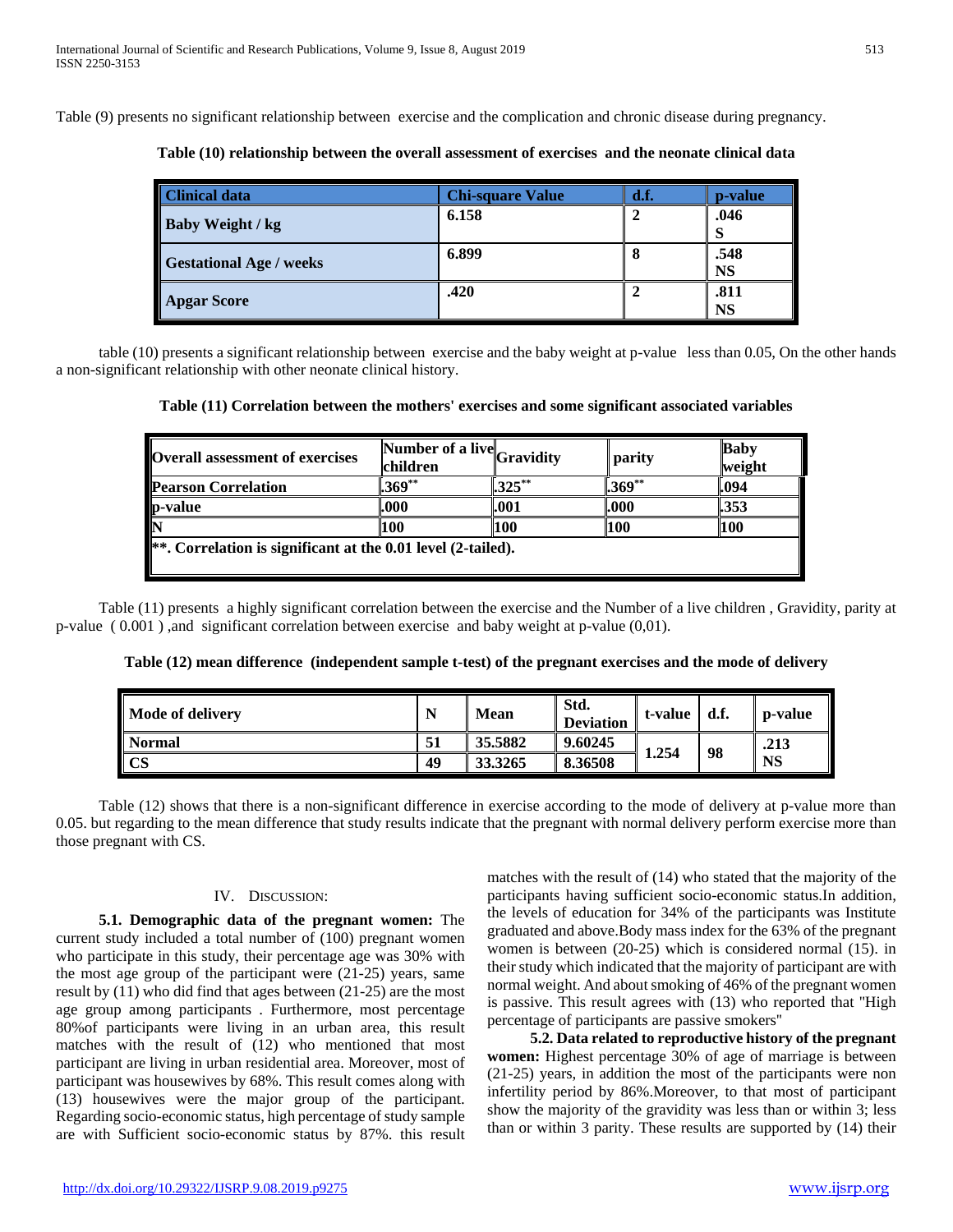results show that most of the subjects of the study are multigravida and multipara. In addition, this study shows that most study samples do not have abortions by 75%. This result supported by (13) they state the highest percentage of participated women are without case of abortion. In addition, the majority of the last delivery method for these participants was vaginal delivery compared with caesarean sections by 74%. This result agrees with (16) they mentioned that the majority of study sample was normal vaginal delivery. In addition, the majority of these participant was non-obstetric labor by 83%, and the majority of these participant was non prolonged labor by 85%.Moreover, to that most of participant show the majority of the number of a live child 1-3 by 84%.

 **5.3. Data related to Complications and Chronic Diseases:** Majority of the participants are with no complications of current pregnancy such as (Anemia, Oligohydramnious, cervical incompetence, Antepartum hemorrhage, Pregnancy induced hypertension, Gestational diabetes mellitus) by 60% as of what has been found by this study, which in consistency to (17),(18) these studies found that their pregnant women have no complications during pregnancy period. Moreover, to that the majority of these participants are with no chronic diseases during pregnancy such as (Thyroid disease, Chronic hypertension, Heart disease, Asthma, Diabetes mellitus) by 96%. This result comes along with (18) they stated that the majority of participants are with no past medical history In addition, the majority of these participant are with no Complications after delivery such as (Bleeding, Pre-eclampsia or Eclampsia, End organ, Embolism) by 75%.

 **5.4. Data related to Neonate Clinical Data:** Study results show that all neonate is alive by 100%, in addition, the majority of baby weight are above  $(3.01+)$  by 66%, and the majority of Gestational age are from (38 to 40) weeks by 61%. these results agree with (19) in their study which indicated that the majority of gestational age more than 36 weeks, all of birth are alive, and birth weight from 2.5-4.5**,**moreover, the majority of the Apgar score of the neonate is 80% high.

 **5.5. Assessment of the exercise of the pregnant women:**  From the (31) question about the pregnancy physical activity questionnaire, these questions are divided into 3 domain and the assessment of each domain in the exercise scale for the pregnancy every domain assessed as mild exercise.

 **5.6. The overall assessment of exercise** : The overall assessment of pregnancy exercises is mild with percentage 93% as what mentioned earlier, the reason of this result is maybe due to that the majority of participants(68%) were house wives and they are doing housekeeping works and the lower level of education is the most important factor as the majority of the women were (66%) secondary school graduated and lower level of education so that is a reasonable result Fell, et al., 2010 ; Mudd, et al., 2010 ; Peterson, et al., 2006 ; Ning, et al., 2004 ; Rutkowska, et al., 2003, these researchers are agree and had conclude same point that the lower level of education is an important and effective factor participating in mild level of exercise  $(20),(21),(22),(23),(24)$ .

 **5.7. The relationship between the overall assessment of exercises and the mothers' demographic data:**There is a high significant relationship between the exercise and the age of mothers, previous studies supported this result, these studies indicated that high level of exercise was associated with younger

age (25),(22) . There is significant relationship between exercise and occupation of the pregnant women's, this result is supported with some previous studies, like cross-sectional study which find that in comparison women who were not employed were more likely to be meeting exercise guidelines according to employed women (22) . On the other hand, a different study concluded that the women who are housewives and don't have a job are less practicing aerobic exercises than professionals' women in addition, professional women are practicing aerobic exercises for about twenty mints and more for 2 days per week and the percentages were about (42% for professionals women vs 22% for nonprofessionals women) (26) . The rest researches find no relationship between exercise and employment. **(20), (27)** found there is no relationship between exercise and occupation of the pregnant women. There is a high significant relationship between exercise and socioeconomic status , a study by **(28),(22),(23),(29)** found that there is appositive relationship between exercise and the economic status , referred that pregnant with high income households are more likely to be active. There is a significant relationship between exercise and the level of education , the pregnant women who have Institute graduated and above doing exercise during pregnancy , this is supported by some study (20),  $(22),(23),(21)(24)$  concluded that Increased level of education (e.g., high school, college or university) has been found to be an important predictor of increased participation in exercise. There is non-significant relationship between exercise and BMI of the pregnant women, this supported by some study (28),(27),(23),(30) found that there is no relationship between exercise and weight or BMI of pregnant women.

 **5.8. The relationship between the overall assessment of exercises and the mothers' reproductive history:** There is a significant relationship between exercise and gravidity, also there is a high significant relationship between exercise and parity, this supported by some study, (28) find that higher level of exercises can be predicted and found if the women has at least one child in the house. There is a significant relationship between exercise and mode of delivery. This supported by a study, which it concluded that physical exercise increase frequency of the normal vaginal delivery and it will be more effective when the exercise is in the second and the third trimester for that It can be prescribed for health women while it was pregnant or not  $(31)$ . There is a high significant relationship between exercise and number of alive children, this supported by a study that find the women have children in home are using and spending higher level of energy than the women who have no children especially in the fourth and seventh months of pregnancy. (28)

 **5.9. The relationship between the overall assessment of exercises and the neonatal clinical data:** Wiebe et al., 2015 shows that there is a significant relationship between the exercise and the baby weight, (32) study concluded that exercise and activity provide protect infant birth weight from being overweight or low birth weight.

 **5.10. The correlation between the mothers' exercises and some significant associated variables:** There is a high significant correlation between the exercise and the Number of a live children, there is significant correlation between exercise and baby weight, (32) researchers concluded that using scheduled exercise will have great and effective on the birth size and weight.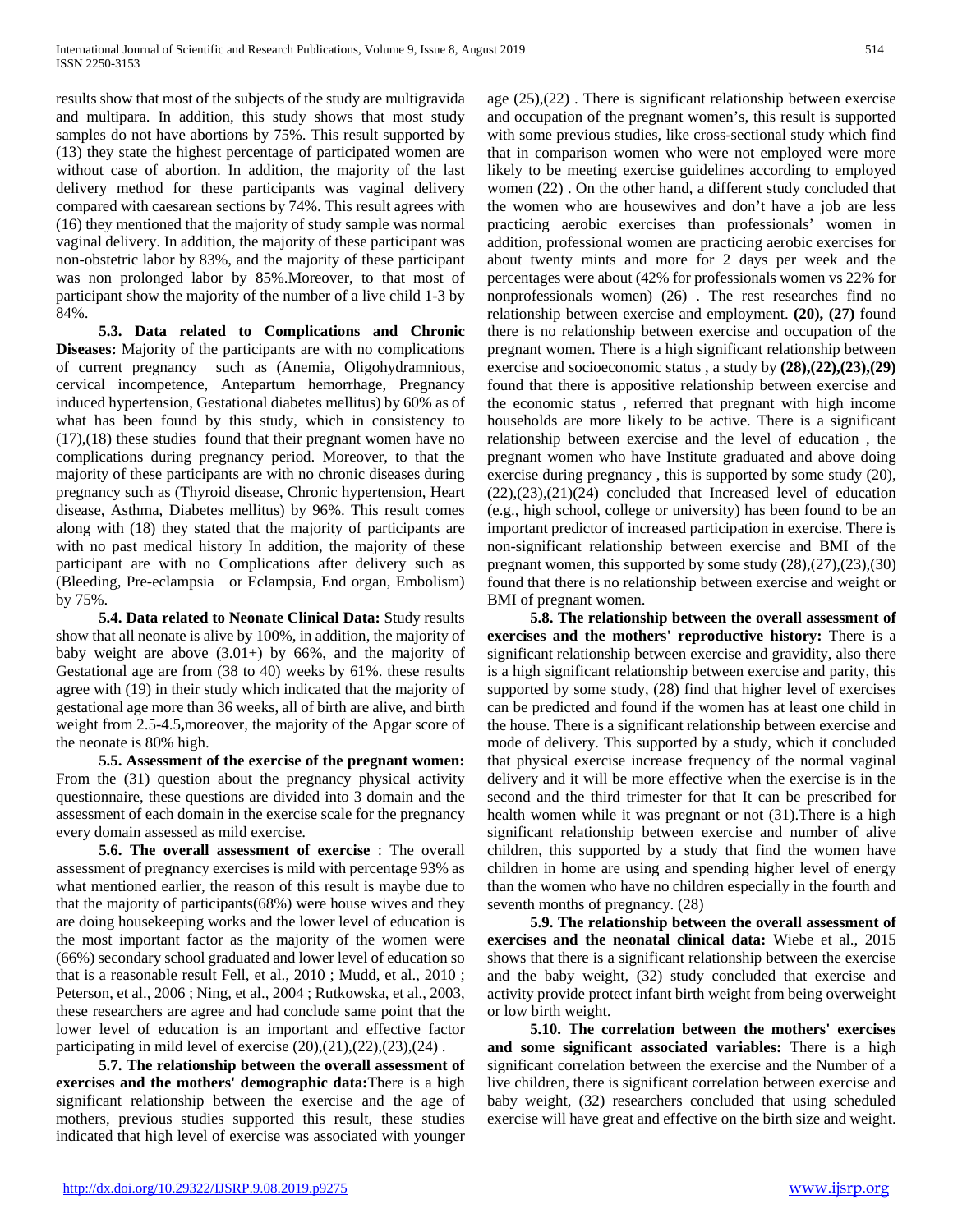**5.11. The relationship between the overall assessment of exercises and the mode of delivery:** There is a non-significant difference in exercise according to the mode of delivery, but with respect to the mean difference that study results indicate that the pregnant with normal delivery perform exercise more than those pregnant with CS. This supported by Rajabi A *et al.,* 2018, study results clarify that exercises and activities are participating greatly in normal vaginal delivery and reduces the probability of cesarean section in addition, these result have great deal in providing a solid base for convincing staff members of health care system to provide a standard and regular physical activity and exercise (33).

#### V. CONCLUSION

1.The study confirms that the majority of pregnant women are from (21-25) years , urban residency, occupation is a housewife level of education is graduated from institute and above, sufficient economic status and normal body mass index, the study confirm that the majority of pregnant women are having 3 and above children and the majority of mode of last delivery is the vaginal delivery, also the majority of baby weight and APGAR score is normal , There were high significant relationships between The age of mother and exercise, there were high significant relationships between the economic status of pregnant women and exercise, there were significant relationship between the level of education of pregnant women and exercise, there were significant relationship between the occupation of pregnant women and exercise, there were non-significant relationship between the exercise and the body mass index of the pregnant, there were high significant relationships between the exercise and the number of parity and number of a live children, there were significant relationships between the exercise and the number of gravida and mode of delivery, there were significant relationships between the exercise and the baby weight, there were a non-significant difference in exercise according to the mode of delivery at p-value more than 0.05. but with respect to the mean difference that study results indicate that the pregnant with normal delivery perform exercise more than those pregnant with CS.

#### VI. RECOMMENDATION

Encourage the pregnancies women on the exercise during pregnancy especially in the third trimester.

Establishing program about sport club to teaching pregnant women the type of exercise during pregnancy that is important to reduce the proportion of caesarean section.

Further studies should be made to find the national prevalence of pregnant women made exercise during pregnancy and effect on outcomes

Emphasizing on a collaborative work between Iraqi ministry of youth and ministry of health to include this exercise curriculum a knowledge regarding type of exercise during pregnancy such as yoga ball .

Using different types of mass media to stimulate public awareness about benefit of using exercise during pregnancy.

#### **REFERENCES**

- [1] Karim.; M.; systematic reviews on exercise in pregnancy too many? Department of Family Practice, The University of British Columbia, Vancouver BC V6T 1Z4, Canada, 2019 : Kudos Society of Obstetricians and Gynecologists of Canada (SOGC) and Canadian Society for Exercise Physiology (CSEP)
- [2] León.;R.; Martínez.; G., García-Prieto.; J.; Bueno.; C.; Diana.; P.; Carrascosa.; P.; Redondo.;I.; Hermoso.; A.; Cantarino.; S.; Miguel.; M.; and Vizcaíno.; V.; A follow-up study to assess the determinants and consequences of physical activity in pregnant women of Cuenca, Spain , 2016 May 25,PP2.
- [3] journal of science and medicine in sport .;exercise during pregnancy : a review of patterns and determinants, 2012,PP3.
- [4] Granath.; A.B.; Hellgren.; M.S.; & Gunnarsson.; R.K. ;Water aerobics reduces sick leaves due to low back pain during pregnancy. J Obstet Gynecol Neonatal Nurs,2006 ,35(4),465–471.
- [5] Ghodsi.; Z.; Asltoghiri.; M.; Hajiloomohajerani.; M.; exercise and pregnancy . ; duration of labor stages and perinea tear ,2011
- [6] Koushkie.; M.; Namavar.; B.;Hojjati.; S.; Department of Physical and Sport Sciences, Shiraz University, Shiraz, Iran Department of Obstetric and Gynecology, Shiraz University of Medical Sciences, Shiraz, Iran .: Relationship between Daily Physical Activity During Last Month of Pregnancy and Pregnancy Outcome , 2011,PP3
- [7] Martı'nez.; G.; Hermoso.; A.; Leo' n.; R.; Garcı'a.; A.; Lo' pez.; M.; and Vizcaı´no.; V.; Effects of Exercise-Based Interventions on Neonatal Outcomes: A Meta-Analysis of Randomized Controlled Trials, 2016, PP4
- [8] Morris.; SN.; Johnson.; NR.; :Exercise during pregnancy: a critical appraisal of the literature. J Reprod Med ,2005;50:181-8. [15841930]
- [9] American College of Obstetrician and Gynecology.; Exercise during pregnancy and the postpartum period. Washington DC: American College of Obstetricians and Gynecology,2009.
- [10] Michelle.; F.; Margie.; H.; Ruchat.; S.; Gregory.; A .; Veronica.; J .; Casey.; E .; Garcia.;A .; Barrowman.; N .; Kristi.; B .; Duggan.; M.; Barakat.; R.; Chilibeck.; P.; Fleming.; K.; Forte.; M.; Korolnek.; J.; Nagpal.;T .; Linda.; G .; Stirling.; D.; Zehr.;L.; Canadian guideline for physical activity throughout pregnancy , 2019,PP3
- [11] Qasim.; A.; Assessment of Nutritional Status for Displaced Pregnant Women in Thi-Qar Governorate, unpublished thesis, university of kufa / faculity of nursing, 2017, pp55.
- [12] Abdullah.;A.; Risk Factors of Infertility Among Young Women at Al-Najaf City, unpublished thesis, M.Sc.Maternity Nursing, Faculty of Nursing, University of Kufa ,2016, pp59.
- [13] al-ageeli.; S.; the impact of maternal risk factors on birth weight of newborn , 2005, PP65.
- [14] Hussein.; S.; Risk Factors Associated With Spontaneous Abortion at Al-Najaf City, unpublished thesis, university of kufa / faculity of nursing, 2017,PP60
- [15] Mallikarjuna, M., & Rajeshwari, B. V. : Selected risk factors of infertility in women: case control study. International Journal of Reproduction, Contraception, Obstetrics and Gynecology, 2015, 4(6), 1714-1719.
- [16] Shiblawi .; A.; Maternal Risk Factors Associated with Preterm Labor in Al -Najaf City, unpublished thesis, university of kufa / faculity of nursing ,2017,PP67
- [17] Alijahan.; R.; Hazrati.; S.; Mirzarahimi.; M.; Pourfarzi.; F., & Hadi.; P.; Prevalence and risk factors associated with preterm birth in Ardabil, Iran. Iranian journal of reproductive medicine, 2014, 12(1), 47-56
- [18] El Beltagy.;N.; Rokka.; M.; El Weshahi.; H.; & Sameer.; M.; Risk Factors For Preterm Labor Among Women Attending El Shatby Maternity University Hospital In Alexandria Egypt. Journal of Perinatal Medicine, (2016).43, 701.
- [19] Mohammed.; R.; Complications of Pregnancy and Outcome Among Teenage Pregnancies , unpublished thesis, university of kufa / faculity of nursing, 2017,pp59.
- [20] Fell.; D.; Joseph.; K.; Armson.; B.; et al. The impact of pregnancy on exercise level. Mat Child Health J, 2010;13:597–603.
- [21] Mudd.; L.; Nechuta.; S.; Pivarnik.; J.; et al. Factors associated with women's perceptions of exercise safety during pregnancy. Prev Med 2010;49:194–9.
- [22] Petersen.; A.; Leet.; T.; Brownson.; R.; Correlates of exercise among pregnant women in the United States. Med Sci Sport Exer 2006;37:1748–53.